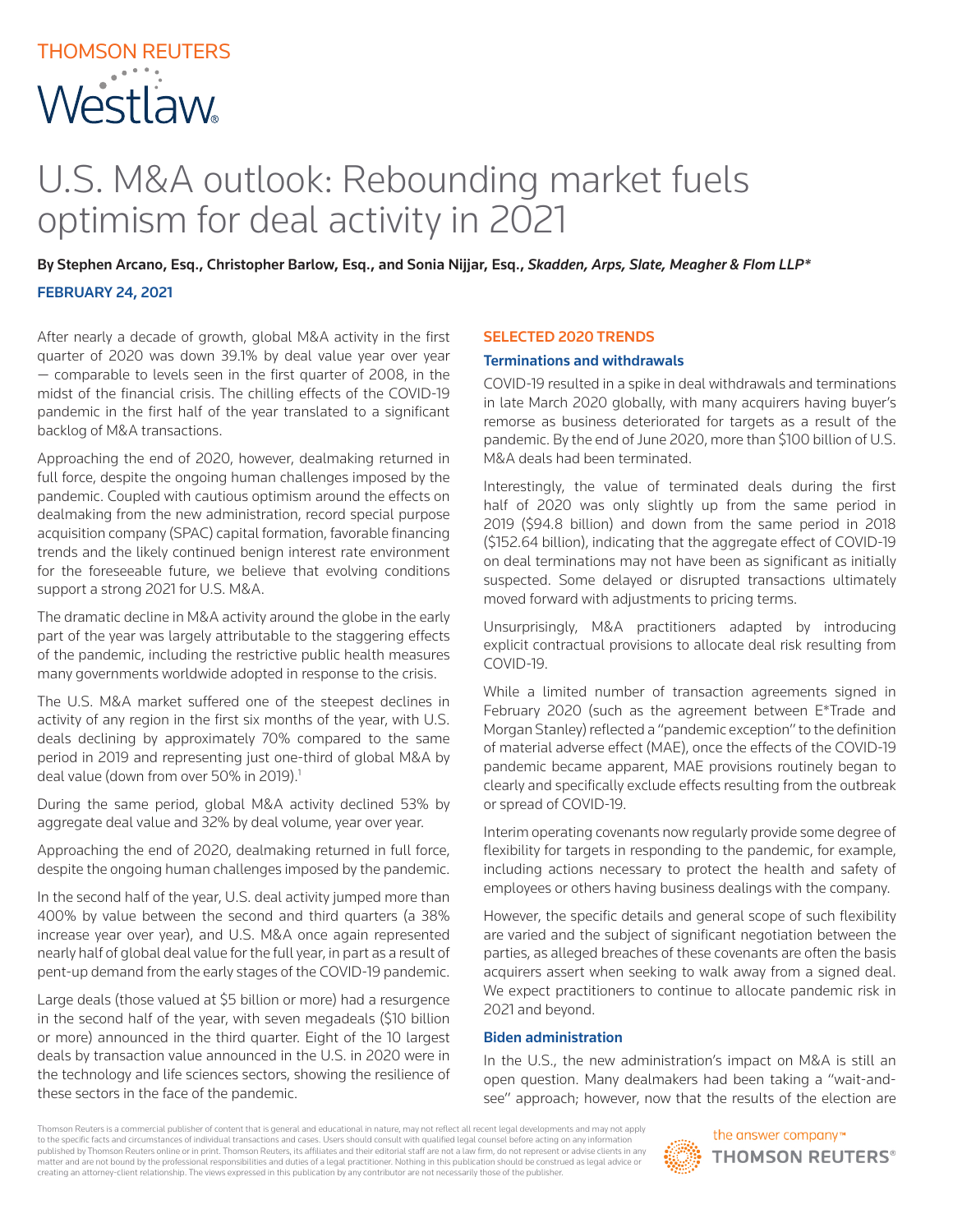known and the Democratic Party will control both chambers of Congress, many are cautiously optimistic about the effects of the new administration on U.S. M&A, particularly if tight congressional majorities and macroeconomic trends restrain dramatic regulatory changes.

Many M&A professionals expect<sup>2</sup> that there may be regulatory developments, in areas such as antitrust and national security, that could have some impact on, but are unlikely to fundamentally change, the overall dealmaking environment under the new administration.

How aggressive the federal antitrust agencies are likely to be will largely depend on whether President Biden appoints moderate or progressive enforcers. Typically, change comes more slowly at the Federal Trade Commission (FTC) than the Department of Justice (DOJ) because the president has to wait for openings on the five-member commission before new ones can be appointed.

However, due to the recent announcements that Republican Chairman Joseph J. Simons was to resign on January 29, 2021, and Democratic Commissioner Rohit Chopra will be nominated to head up the Consumer Financial Protection Bureau, President Biden will have at least two slots to fill and can thereby flip control of the FTC to the Democrats.<sup>3</sup>

In terms of industry-specific enforcement, federal agencies and the Biden campaign have indicated that the pharmaceutical and health care industries may face increasing scrutiny from antitrust enforcers under the new administration.

In recent months, the technology sector, particularly where some of the industry's largest players are concerned (further highlighted by the antitrust lawsuits filed in recent months against Google and Facebook by the DOJ and FTC, respectively), has faced bipartisan scrutiny that is expected to continue under the new administration.

Similarly, the enhanced oversight of Chinese takeovers of U.S. companies by the Committee on Foreign Investment in the United States (CFIUS), which was a priority under the Trump administration in 2020, is expected to continue under the Biden administration (though the tone with respect to Chinese investors seems likely to soften under the new administration).4

Although President Biden proposed a number of fundamental changes to the tax code during his campaign  $-$  including, most notably, significant increases to tax rates — even with a Democratic-controlled Senate, drastic changes to corporate tax law may be unlikely until the economy recovers from the effects of the pandemic.<sup>5</sup>

# Year of the SPAC

2020 was a banner year for SPACs, and 2021 shows no sign of slowing. SPAC IPOs in 2020 left over 200 post-IPO SPACs actively searching for targets, which most are required to find within the first two years after the initial public offering (IPO). The popularity of SPAC transactions had been gradually increasing in recent years, but the onset of the COVID-19 pandemic, coupled with perceived inefficiencies in the traditional IPO market, appears to have acted as a catalyst to the meteoric rise in the popularity of SPACs.<sup>6</sup>

In 2020, SPACs raised over \$75 billion, in the aggregate, across 247 completed IPOs (compared with \$12.01 billion raised across 59 IPOs in 2019). The average SPAC IPO size increased from \$230.5 million in 2019 to more than \$334.8 million. In July 2020, Pershing Square Tontine Holdings, Ltd. became the largest SPAC following its IPO, raising \$4 billion.

The record-breaking number of SPAC IPOs led to several other 10-figure transactions in 2020, including Opendoor Labs, Advantage Solutions and QuantumScape Corporation.

This increasingly competitive market for business combination targets has changed the way that de-SPAC transactions are negotiated and structured, however, with potential targets running competitive sale processes that resemble those of more traditional M&A auctions.

As a consequence, there has been a growing focus by potential SPAC transaction partners on the SPACs themselves, including the amount of cash the SPAC raised in its IPO and holds in trust, the reputation of the sponsor or sponsors, actions SPAC sponsors are willing to take to reduce or restructure their promote, and the ability of the SPAC or its sponsors to raise additional capital (*e.g.*, pursuant to a concurrent private investment in public equity, or PIPE).

Some sponsors have even agreed to pre-IPO forward purchase arrangements — which represent firm commitments to make additional equity investments in the post-businesscombination merged company before knowing the identity of the target. There is little doubt that SPACs are likely to be a meaningful driver of activity in 2021.

# Shareholder activism

The pandemic muted the pace of shareholder activism globally in 2020, with 24% fewer campaigns initiated during the first three quarters of the year, compared with the same period in 2019.

This decrease in activity (during a time when shareholder activism was otherwise expected to increase) was undoubtedly due in large part to activist concerns regarding the optics of opportunistically undertaking campaigns amid pandemicrelated market volatility, while boards and management teams were focused on trying to save their businesses and protect their employees' health and safety.

Those who participated in activist campaigns largely shifted their attention in the first half of 2020 from M&A objectives to changes to boards and management as well as operational improvements — only 34% of global activism campaigns launched during the first half of the year featured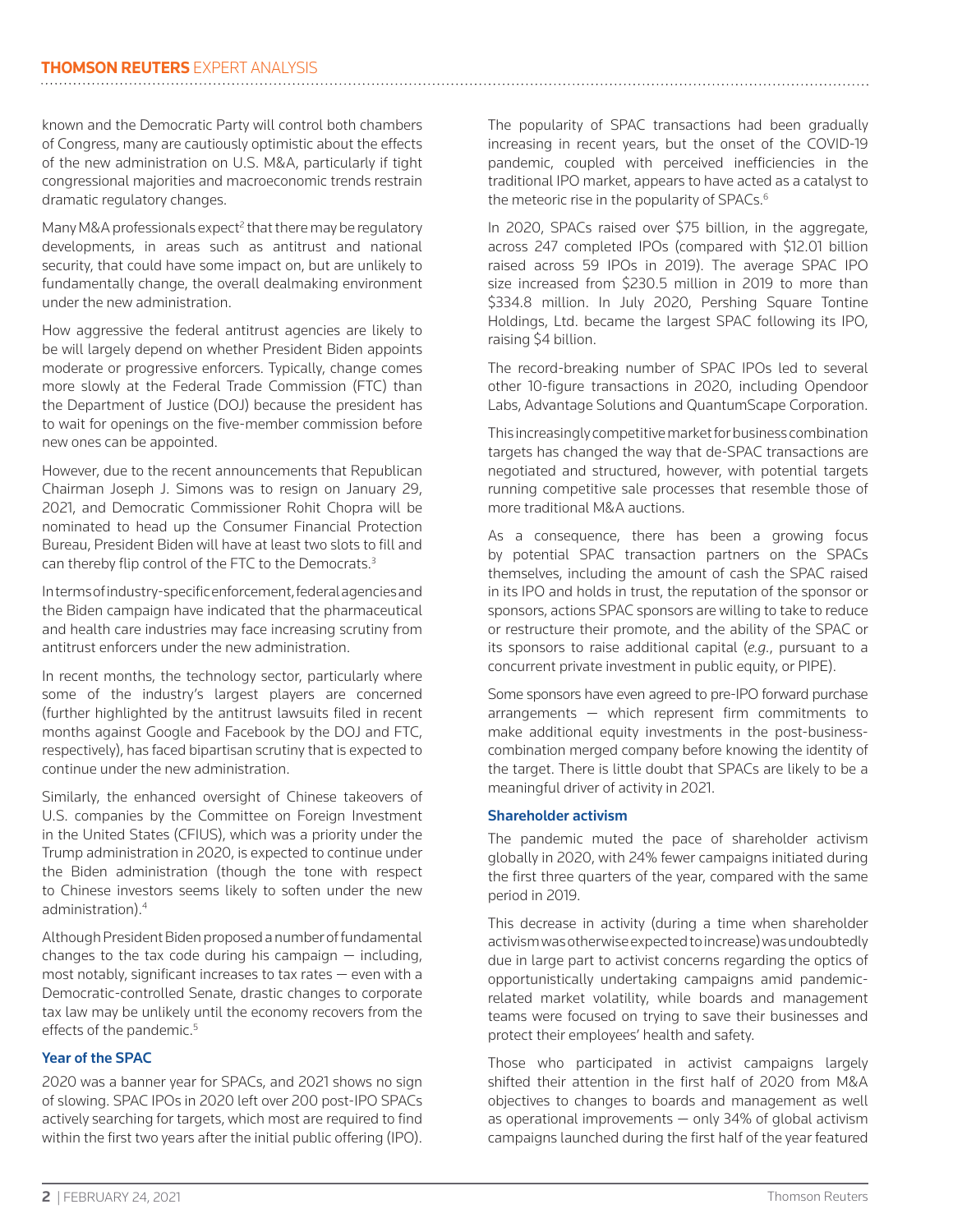M&A objectives (down from approximately 47% for the same period in 2019).

As U.S. deal activity began to increase in the third quarter, however, activists began to again focus on M&A objectives. While U.S. shareholder activism for the third quarter remained down overall (64% lower than in the third quarter of 2019), a rebound in activist campaigns occurred in the fourth quarter, as M&A activity levels continued to recover from their COVID-19-related collapse.

Shareholder activism in the U.S. is expected to continue to pick up during the 2021 proxy season as the economy stabilizes and M&A activity rises toward pre-pandemic levels.

## Private equity

U.S. private equity deal activity experienced a sharp shock toward the end of the first quarter when the COVID-19 pandemic derailed sponsor exit processes. However, the last few months of 2020 showed a strong rebound, with the promise of continued acceleration of M&A involving financial sponsors well into the new year.

Many of the transactions that were put on hold in the first and second quarters were reactivated by the end of the third quarter, and sponsor buyout activity by aggregate deal value rose year over year for that quarter.

By the end of the year, U.S. private equity deal activity saw 5,309 transactions worth a combined \$708.4 billion close down 3.4% by deal count and 7.3% by aggregate deal volume compared to the same period in 2019. But the momentum gained during the second half of the year indicates dealmakers are bullish heading into 2021.

Through the end of last year, there were also fewer private equity exits compared with 2019, though several significant exits via IPOs helped to buoy the aggregate exit value for the year (which ended up from 2019) as capital markets begin to recover as well.

Following the astonishing boom in fundraising by SPACs, together with their increasing popularity as M&A counterparties for private targets, some private equity firms are beginning to see SPACs as a way to employ dry powder, with some general partners becoming SPAC sponsors and others agreeing to exit portfolio company investments via de-SPAC transactions.

#### Technology M&A

Technology M&A continued to be strong in 2020, as the level of the pandemic's impact on the sector was less severe than on other industries. Deals in the technology sector were the largest segment of deal value both globally and in the U.S.: Technology deals made up approximately 19% of all global deals and 28% of all U.S. deals.

While many other sectors were down in M&A activity in the U.S. in 2020, technology M&A was up 57% from 2019. The largest U.S. deal in 2020 in the technology sector was AMD's acquisition of Xilinx for \$35 billion.

The strength of technology M&A can largely be attributed to the continued demand for technology products. For example, the number of fintech M&A deals accelerated in 2020, no doubt buoyed in part by the shift in consumer behavior away from traditional in-person methods and toward digital financial technologies.

The largest digital health technology deal ever, Teladoc's acquisition of Livongo, was completed in 2020, and there is likely to be further M&A activity in the digital health technology space as a result of the pandemic continuing to push provider appointments with patients onto digital platforms.

We expect a high level of technology transactions to continue into 2021, as the pandemic has not changed the factors that previously made the space attractive and innovations in technology abound.

Additionally, the pandemic has accelerated remote working and consuming trends, which will lead to additional combinations between technology companies and companies in more traditional sectors.

That being said, as noted above, the impact of antitrust enforcement that is expected to continue in this sector will remain a critical factor in assessing the feasibility of and negotiating technology M&A deals.

#### **Notes**

<sup>1</sup> Sources for the data in this article are: Mergermarket M&A Report, Bloomberg, Deal Point Data, S&P Global Market Intelligence, SPACInsider.com, Lazard, Activistmonitor and PitchBook.

http://reut.rs/36qqYKd

<sup>3</sup> See *Transition From Trump to Biden May Bring Less Change to Antitrust Enforcement Than Expected*, http://bit.ly/3iZVUpH

<sup>4</sup> See *US-China Trade and Enforcement Issues: What's Next?*, http://bit.ly/36*o*vAjW

<sup>5</sup> See *Growing Complexity in the Tax Aspects of Transactional Negotiations*, http://bit.ly/3pAl3tC

<sup>6</sup> See *The Year of the SPAC*, http://bit.ly/2YqBj4v

# *This article was published on Westlaw Today on February 24, 2021.*

*\* ©* 2021 Stephen Arcano, Esq., Christopher Barlow, Esq., and Sonia Nijjar, Esq., Skadden, Arps, Slate, Meagher & Flom LLP